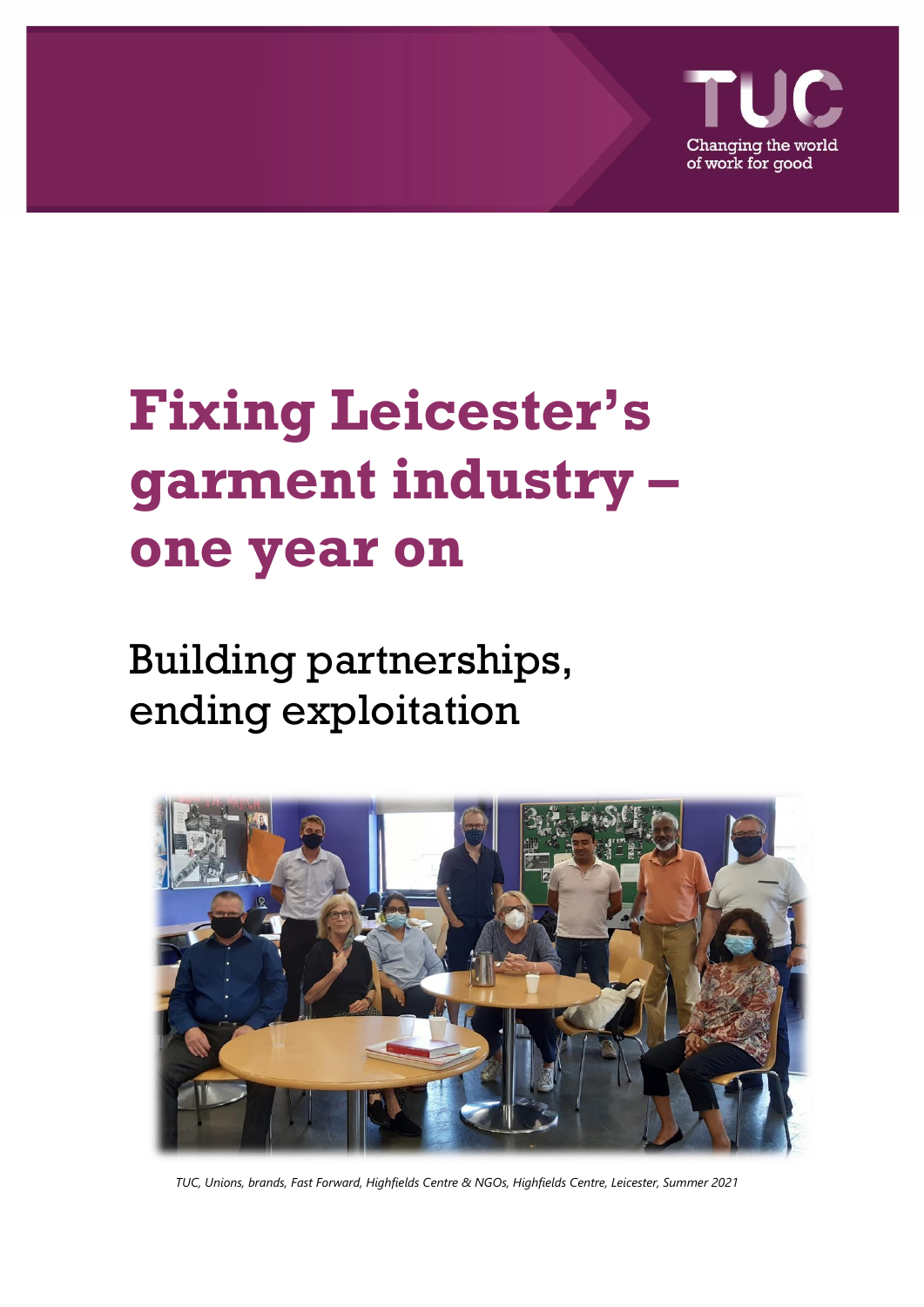



# **Foreword**

When the latest scandal surrounding Leicester's garment industry hit the headlines again in 2020 the TUC in the Midlands knew it was time for us to step up to the plate.

Scandal has dogged the industry for too long. And it's working people who suffer as a result.

But we don't want anger. We don't want grand standing. We want solutions.

Instead of exploitation we want good jobs, a thriving sector and an industry that Leicester can be proud of.

That's why the trade union movement across Leicester and the Midlands have rolled up our collective sleeves, reached out to brands, to politicians and to NGOs and the wider Leicester community in search of a better model for the industry.

We know we can't solve this on our own. But we know we've got a crucial role to play.

Let's build a better industry, together, that can bring success and better, safe jobs. That's our sole aim.

This is the story one year on. And we've not finished yet.

#### **Lee Barron**

*TUC Midlands Regional Secretary*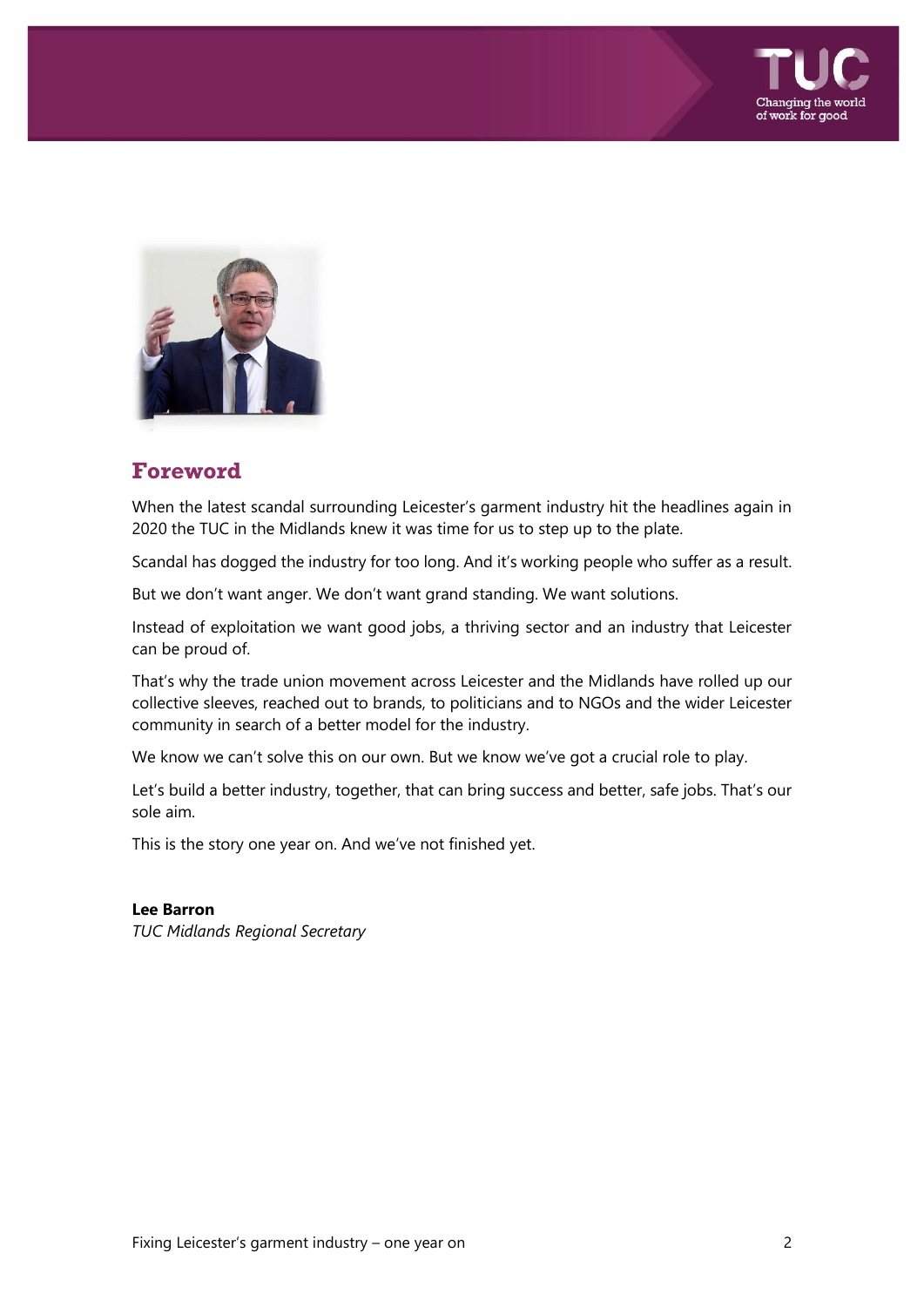

# **Background**

Questions regarding Leicester's garment trade hit the headlines during 2020 following speculation that conditions in local factories could have been a catalyst for the spike in Covid-19 cases in the city.

However, criminality and exploitative practices have been endemic for decades. It wasn't the first time an exposure of this nature has occurred. First and foremost, this is wrong and has rightly been exposed. But it also undermines the garment industry in Leicester more widely. It was clear and obvious to us that a new approach was needed. Some brands have largely pulled out of Leicester, or significantly scaled back operations, owing to the negative publicity and responsible factories are tarred with the same brush.

Brands tell us that they are looking at supply chain locations in the wake of Covid-19. There is a big opportunity for British factories to attract increased business if brands can be assured of ethical standards.

The TUC wanted to bring something different to the table and for that reason, along with Leicester City Council, convened a roundtable with leading UK fashion retailers on 29 September 2020 to explore a new model that places trade unions at the heart of a process to stamp out malpractice.

The roundtable agreed to take forward proposals through the Apparel and General Merchandising Public Private Protocol (AGM-PPP).

# **Apparel & General Merchandise Public Private Protocol (AGM-PPP)**

The AGM-PPP brings together retailers, unions, statutory agencies and NGO to explore improving the textile sector. Following the roundtable, the TUC formally proposed a new ground-breaking partnership approach that aims to put worker voice at the core of the industry and binds brands and unions together to drive up standards



*Sir Peter Soulsby Leicester City Mayor and Cllr Adam Clarke, Leicester Deputy Mayor visiting local factory*

A great deal of work was needed in the early stages to outline the union offer, demonstrate our commitment to the future of the sector and the role unions can play. Many of the key figures within the AGM-PPP process were not used to dealing with trade unions or understood how unions worked. Consequently, numerous presentations were provided to the whole group and individual conversations providing reassurance

that trade unions want the sector to be successful and how we can help deliver. A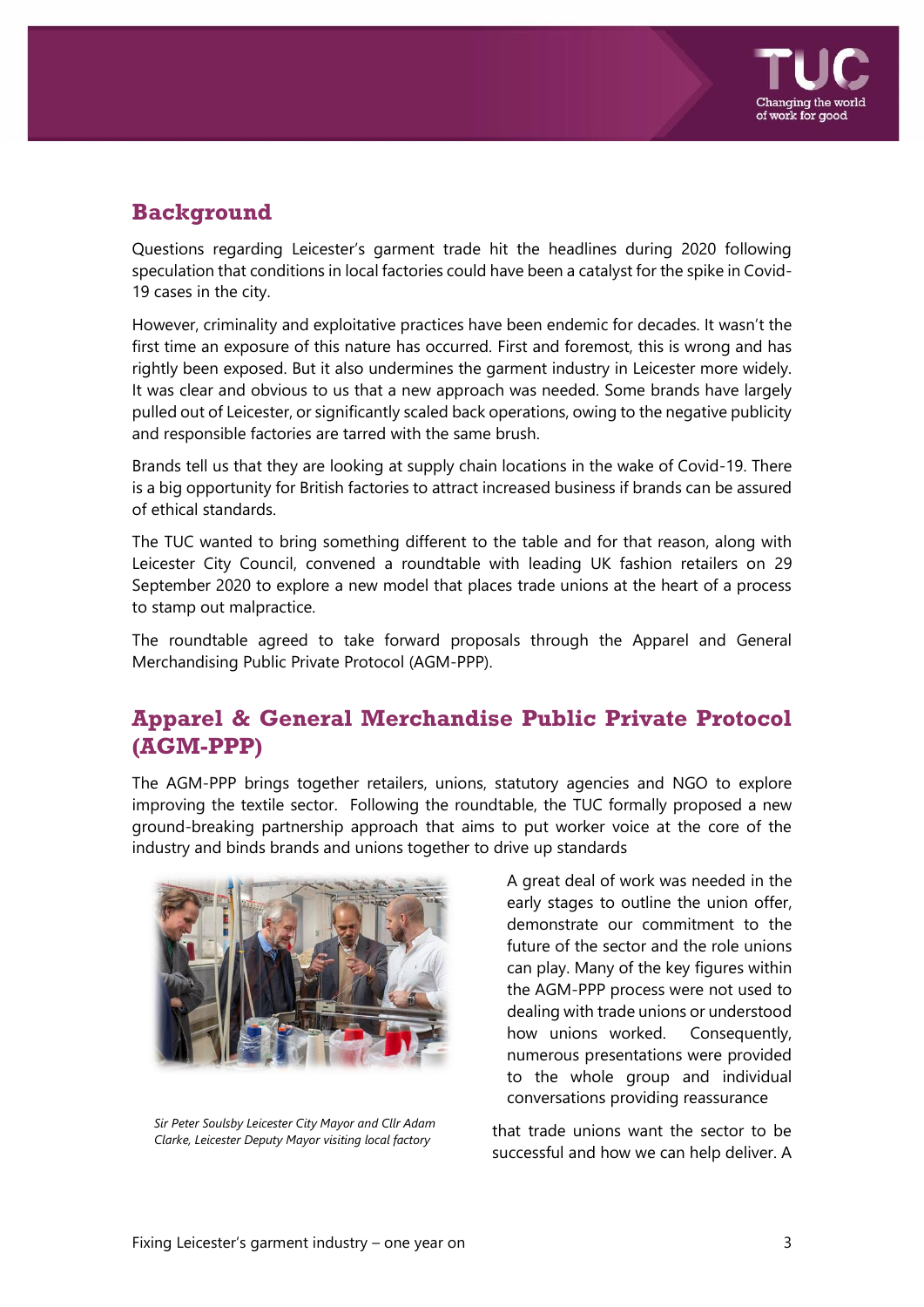

successful, profitable textile sector in Leicester provides more jobs, better jobs, well paid jobs and not exploited workers.

As we know there is the very real threat of brands walking away from Leicester entirely resulting in thousands of job losses. So, clearly, not only do we want to end exploitation, we want to help save jobs, to grow jobs.

This process has taken time. But we have built a strong group of allies from NGO's, the local community and sympathetic brands. This alliance has been critical in building confidence and understanding amongst the wider sector and in helping to gain wider acceptance.

### **Union access agreements**

Through 'Workstream 1 – Worker Rights' of the AGM-PPP the TUC has proposed the adoption of *'Workplace Support Agreements' (WSA)*. At its heart a WSA is an agreement that brings together fashion brands, their suppliers and a union to guarantee workplace access for the union and a commitment from the union to represent individual and collective issues despite little or no membership.

The wording of the WSAs has been agreed in Workstream 1, despite the wider AGM-PPP still awaiting sign off. This has enabled the TUC and unions to start working with a group of brands who have already agreed to adopt WSAs. To date, we have commitment from **ASOS, Missguided** and **New Look** to implement with their Leicester supply chains.

What is novel is how these WSAs not only guarantee access for unions to recruit, to undertake Health and Safety inspections and to raise individual and collective issues with factory management, they leverage the purchasing power of brands (in the absence of a unionised workforce) to hold factory owners to account.

When unions identify issues, they will raise issues with the supplier as in any ordinary



*GMB and Missguided at the Highfields Festival, Summer 2021* complete, and they deserve

employer/union relationship. However, if resolution is not possible, the union will work with the brand to bring the necessary influence to ensure appropriate action is taken –i.e. any future orders will be reliant on satisfactory resolution of the issues. Constructive working from the suppliers becomes, in effect, the smart business choice.

This is a tremendous step forward from those brands who have been willing to commit to WSAs before the whole AGM-PPP process is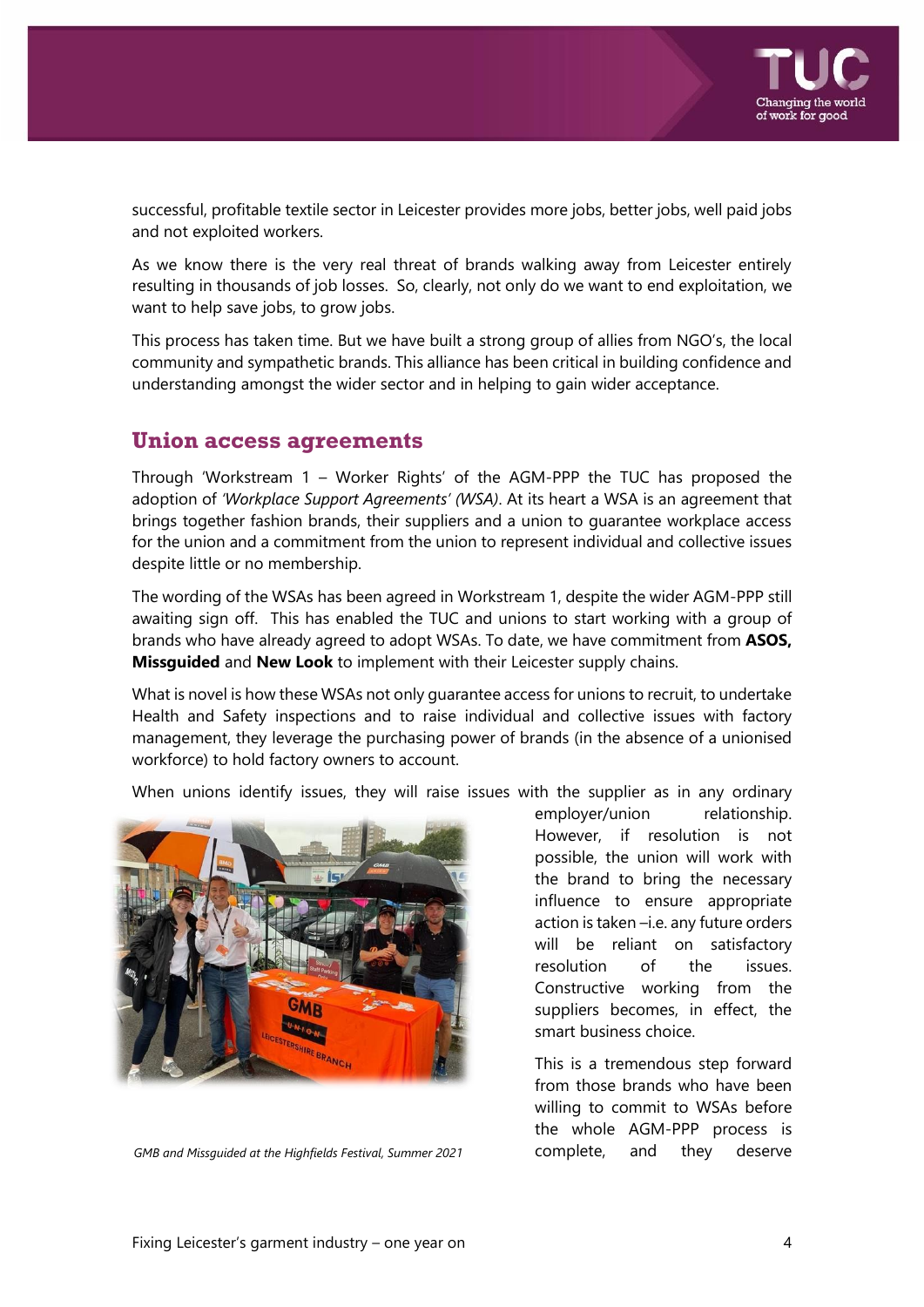

recognition and credit for their determination and commitment to drive change in Leicester.

It is a demonstrable break from the past.

Ultimately, at the end of the AGM-PPP process we hope all brands will be covered by WSAs via a binding accord. However, progress so far highlights those companies that are willing to work with us and exposes those who are less enthusiastic. There are no hiding places now.

As of today, the entire industry does not need to be tarred with the same brush when the next scandal arrives.

As ever, actions speak louder than words.

#### **The view from brands**

#### **ASOS**

ASOS were one of the first brands to commit to new partnership working in general, and Workplace Support Agreements in particular. Simon Platts ASOS's Responsible Sourcing Director explains:

*"Freedom of association and collective bargaining are key to delivering positive change for people in the UK fashion manufacturing sector by ensuring good working conditions.*

*The Workplace Support Agreement that we've been working on over the past year is an innovative solution that builds awareness and understanding of the role of trade unions among workers and factories.*

*With the support of local community organisations, it will offer workers support and advice on employment rights, helping them to identify and resolve issues in the workplace."* 

#### **New Look**

Sue Fairley, Head of Sourcing, Sustainability and Quality at New Look, states:

*"New Look has been working in Leicester for many years, and we have faced many challenges presented by working conditions which, in turn, has restricted our ability and willingness to produce in the city.*

*We continue to encourage and support innovative approaches being brought to the table to put workers at the heart of all operations in Leicester factories. As a committed member of the AGM-PPP and, in line with our Ethical Aims and the ETI's base code, we welcome the TUC and local trade unions' involvement through the Workplace Support Agreement.*

*We're excited to observe how the agreement develops and how it will enable factories to bring about positive, meaningful change, create healthier and happier workplaces and be of benefit to the wider community."*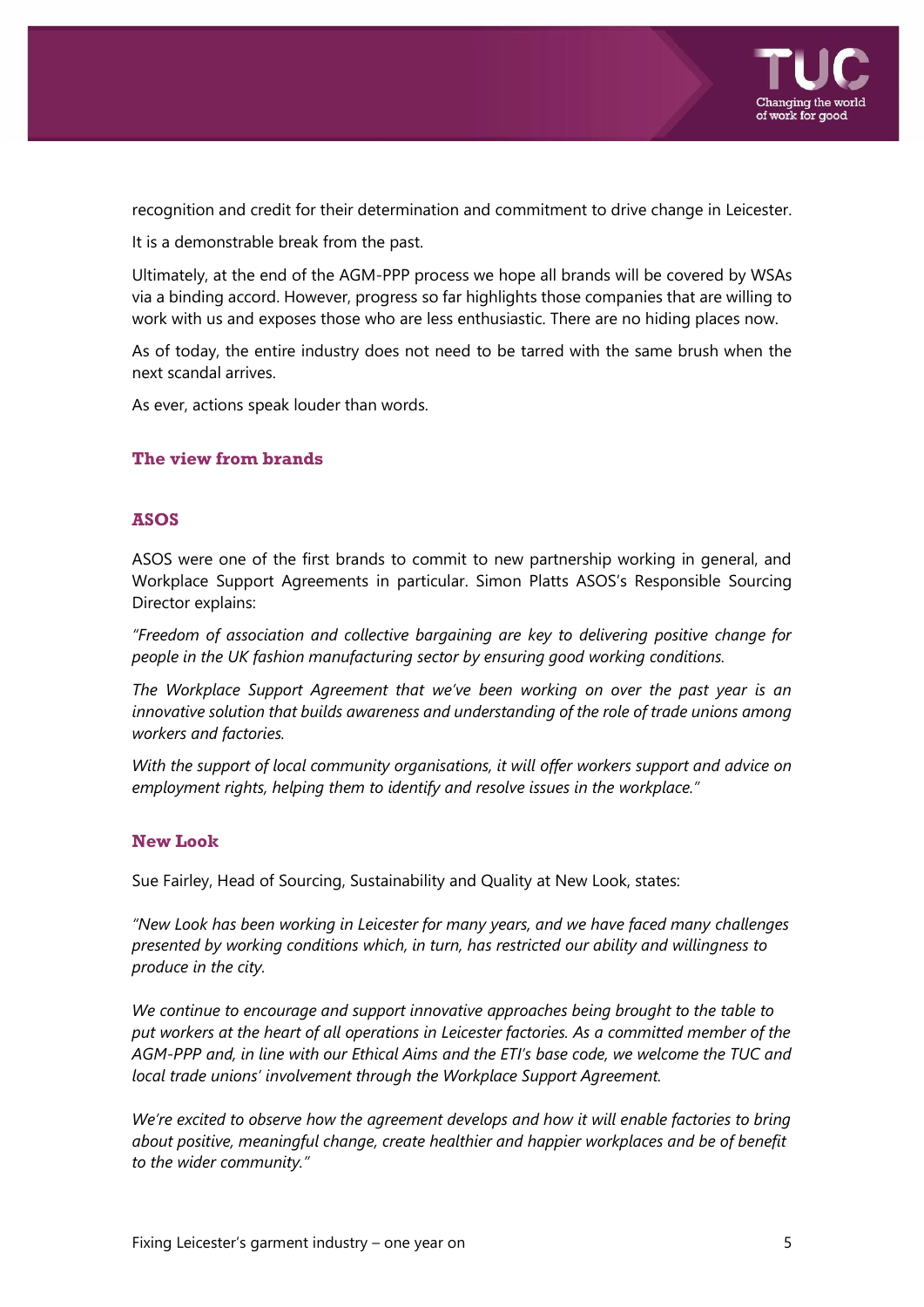

#### **The view from unions**

#### **Unite**

*As a union we could not stand by and watch the exploitation of employees continue any longer and therefore we were extremely keen to get involved in the project.*



*Unite the union at the Highfields Festival, Summer 2021*

*Working with the brands has helped to unlock the door and given us the opportunity to meet and support the workforce.*

*This partnership approach is exciting and gives us the chance, after too many years, to tackle exploitation and ensure workers get a fair deal.*

#### **GMB**

*One year on from the announcement that the unions, brands and the TUC are going to launch the Leicester Garment Workers Advice and Support Project to tackle the appalling working conditions within the Leicester garment and textile industry we find ourselves celebrating the headway that we have already made.*

*We are about to recruit two project workers to support the GMB and Unite unions to assist, support, encourage and educate not only the factory workers but the company owners to improve things.*

*The launch of the project at the Highfields centre in August was a huge success and welcomed by the local community and MP but we still have an enormous amount of work to do over the next two years to establish genuine lawful terms and conditions of employment for the workers in this industry.*

#### **What role for enforcement**

The whole point of worker representation, delivered through WSAs, is to prevent exploitation and not rely on reactionary enforcement which often deters workers from making complaints. The workforce in the textile industry contains a great deal of vulnerable workers who are often fearful about speaking to state agencies and has mitigated against cases coming to the surface. As non-state actors, unions help to fill that space, build trust and get issues fixed.

Nevertheless, this is not to say enforcement action isn't critical. It absolutely is and has a vital role to play. Moreover, we would argue they need more resources to support the work they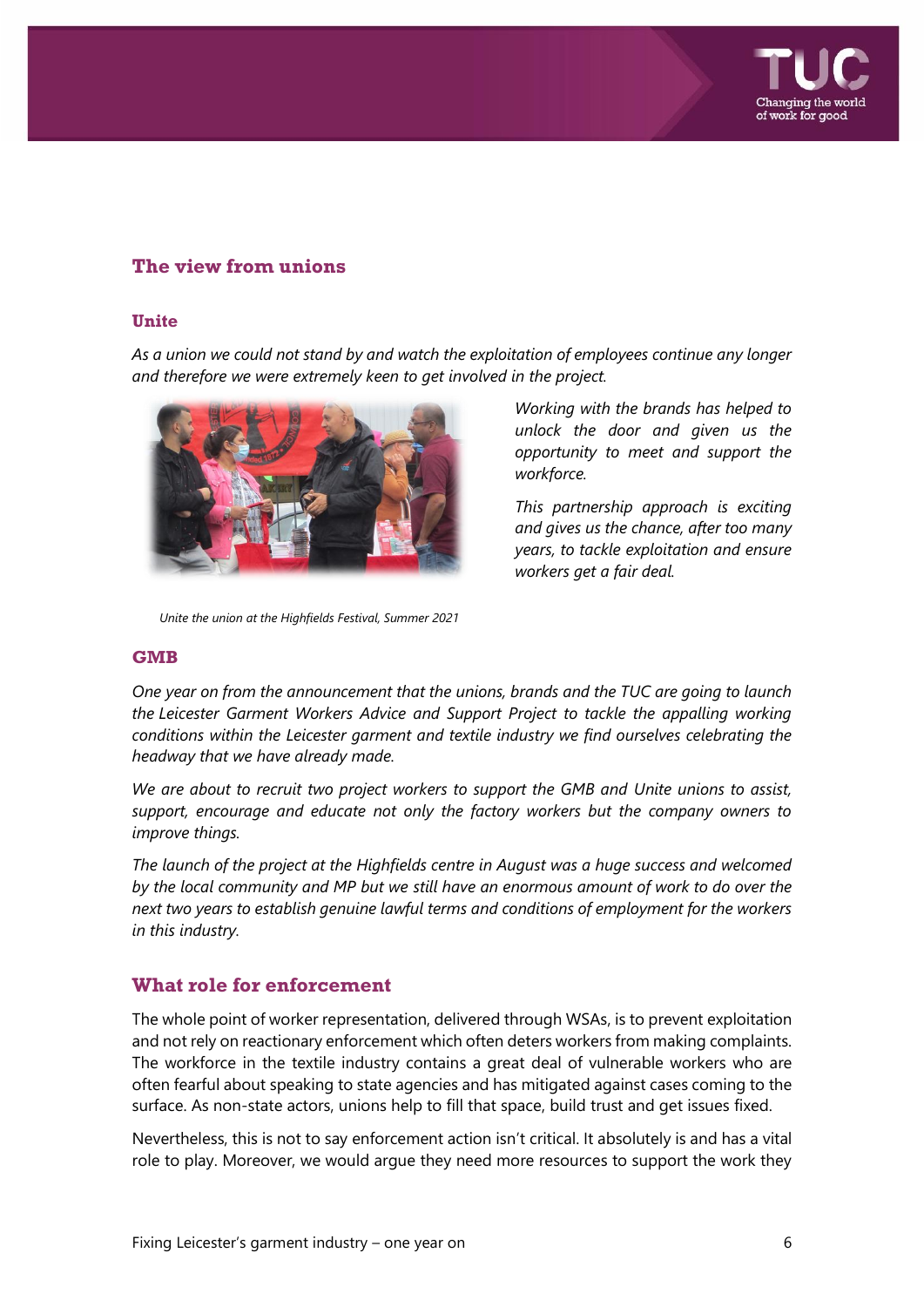

do. However, enforcement in and of itself does not prevent exploitation, only workplace representation will do that.

We envisage stronger workplace representation working hand in hand with enforcement agencies. Enforcement agencies can focus their resources on workplaces that have not committed to delivering worker representation. Trade unions and enforcement agencies would then have a symbiotic relationship, driving up standards and reducing the strain on statutory agencies.

#### **Community links**

Over the past year it has become apparent that this complicated, thorny issue of exploitation and intimidation within this sector cannot be solved solely within the workplace. differing communities within Leicester, build trust and secure safe spaces for exploited individuals.



*L-GWASP project poster*

To that end, the trade union movement (GMB, Unite, TUC), and nine fashion brands, have jointly funded two outreach workers to work within both the Highfields community and Leicester's textile factories.

Part of the remit of the community workers includes trade union organising. They will visit factories as part of the WSAs, with the support of unions, to help embed the principles of union organisation and to sign post issues and cases to unions who'll then be able to step in and address accordingly.

Interviews for the outreach workers are currently taking place and it is envisaged they will start work in November 2021. The Highfields Centre is a multi-purpose community education and development centre, located in the heart of the Greater Highfields area of Leicester.

Priya Thamotheram, Head of Centre at Highfields, states:

*"Over the last year, we have been engaged in the national Apparel and Garment Merchandise Public Private Protocol (AGM-PPP) forum which has taken on consideration of how best to respond to the long-standing and detrimental work conditions in the local garment industry, and which was nationally highlighted at the start of the Covid related lockdown early last year.*

*Those discussions have led to us forging very good links with TUC Midlands and through them to local trade unions, viz. GMB and Unite. This has resulted in us being funded on a joint basis between the unions and some clothing brands to set up a unique project for these workers – Leicester Garment Workers Advice and Support Project (L-GWASP).*

*We believe that L-GWASP will enable some of the long-standing concerns about what's been happening to garment workers in Leicester to be finally tackled, and this will be enhanced through the effective links we are forging with the unions, so that matters of remediation etc can be successfully followed up.*